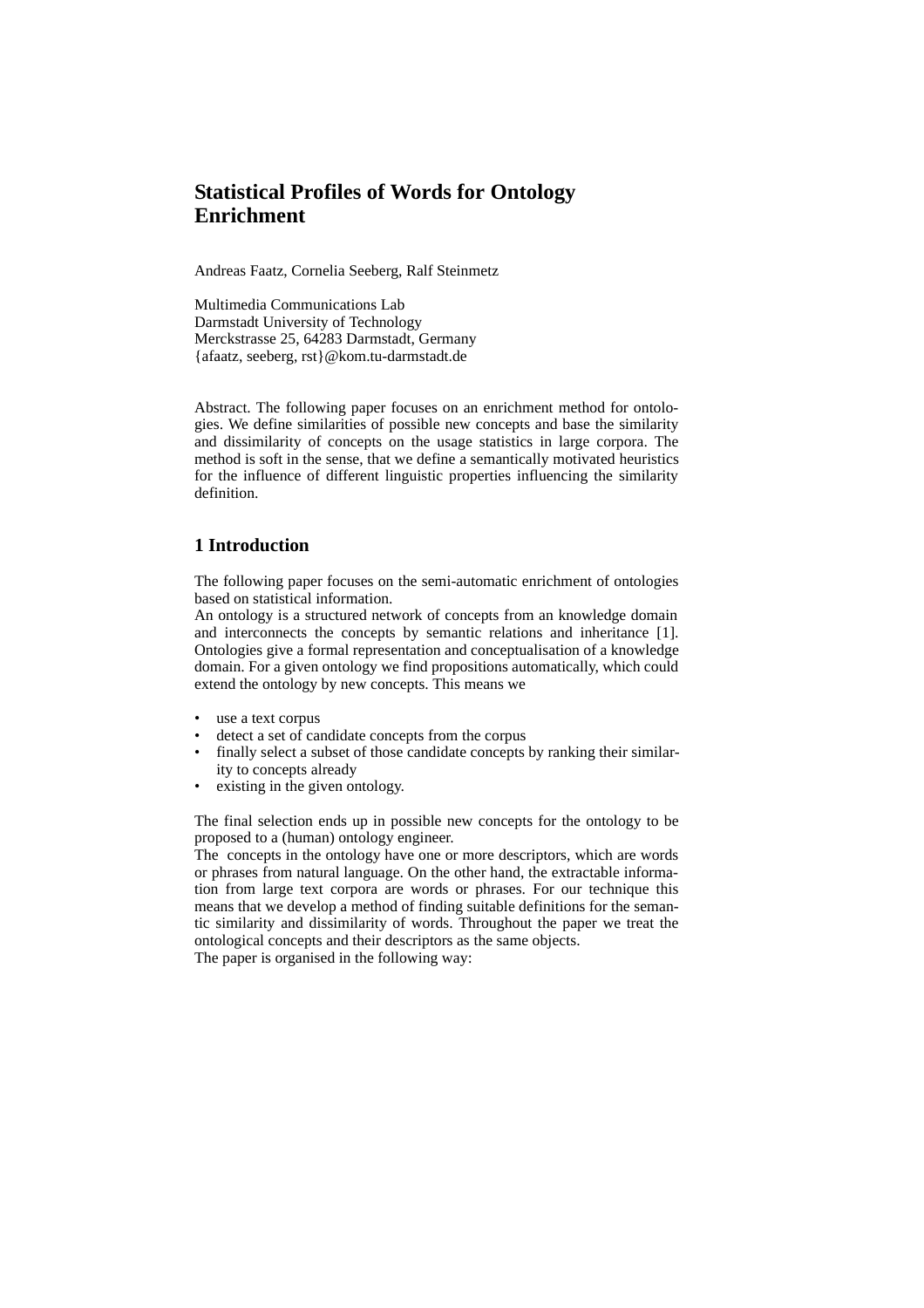- we give the definitions in need
- we formally explain the enrichment algorithm
- we focus on properties of the algorithm which extend and systematically treat the linguistic properties we take under consideration
- we point out related work from the area of word clustering
- finally we summarise our results and open research issues

# **2.1 Definitions**

An *ontology* is a 4-tuple  $\Omega := (C, \text{ is\_a}, R, \sigma)$ , where *C* is a set we call *concepts*, *is\_a* is a partial order relation on *C*, *R* is a set of relation names and

 $\sigma: R \to \mathcal{D}(CXC)$  is a function [1].

Throughout this paper we assume that a concept has a character string as a descriptor. This character string may be a word or a phrase.

A *distance measure* on  $\Omega$  is a function *d:*  $(C X C) \rightarrow [0,1]$ . Examples of distance measures are:

1)  $d(x,y) = e^s$ , where *e* is Euler's constant and *s* denotes the number of steps along the shortest relational path between the concepts *x* and *y* 2)  $d(x,y)=1$ , if there exists a relational path between the concepts x and y and *d(x,y)=0*, if there does not exist a relational path between the concepts *x* and *y*. 3) [3] defined criteria for distance measures in thesauri, which can be applied to the restriction of an ontology  $\Omega := (C, \text{ is}_a, R, \sigma)$  to the pair  $(C, \text{ is}_a)$ . Moreover one can show, that there is an infinite number of distance measures fulfilling more restrictive characteristics than 1) and 2).

A *text corpus*  $\zeta$  is a collection of text documents written in exactly one natural language. We assume  $\zeta$  to be electronically available. From a text corpus we define a set of words or phrases to be the candidate concepts*.* A *proposition* for the ontological enrichment is a word or a phrase from ζ, which is used similarly to the concepts from the given ontology. Candidates are to be predefined, for example as all nouns occuring in  $\zeta$ . Note that  $\zeta$  might be extended during or after the application of the enrichment algorithm.

A *rule set ρ* is a finite set of linguistic properties, each of which can be tested in terms of its fulfilment frequency in the text corpus.

The entries  $m_{\hat{i}j}$  of a *representation matrix*  $M(C, \rho, \zeta)$  list, how often the *j*-th property from  $\rho$  was fulfilled in  $\zeta$  for the descriptor the *i*-th concept from *C*.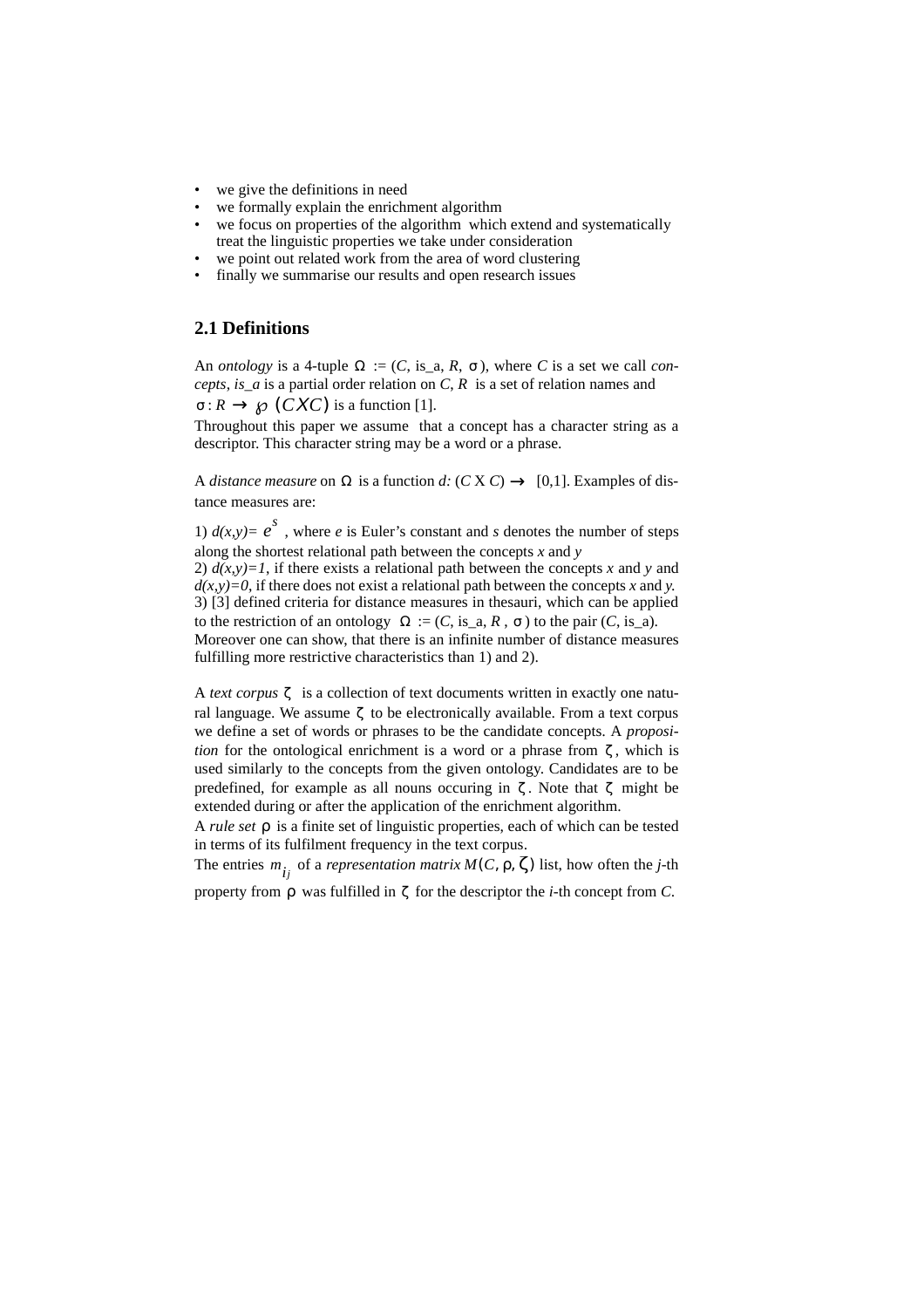#### **2.2 The basic optimisation for ontology enrichment**

The enrichment algorithm processes information available from  $\zeta$  and  $\Omega$ . It computes an optimal solution for the problem of fitting the distance information among the concepts expressed by  $\Omega$  and the dissimilarity information between words or phrases to be extracted from the word usage statistics considering  $\zeta$ .

Let us assume a given  $M(C, \rho, \zeta)$ . We search for a set  $k = \{k_1, \cdot, k_n\}$  of non-

negative reals with  $|k| = |ρ|$ , which will be called *configuration* of the rule set  $\rho$ . Each  $k_i$  corresponds to a rule  $\rho_i$ .

The configuration  $k$  decides about the quantities of dissimilarity we derive from  $M(C, \rho, \zeta)$ .

The *Kullback-Leibler divergence* generally measures the dissimilarity between two probability mass functions [2] and was applied successfully to statistical language modelling and predicition problems in [4]. The Kullback-Leibler divergence  $D(x, y)$  for two words  $x, y$  is defined as

$$
D(x, y) = \sum_{w} P(w|x) \log \frac{P(w|x)}{P(w|y)}
$$
(1)

In the basic version of the Kullback-Leibler divergence, which is expressed by formula (1), w is a linguistic property and  $P(w|x)$  ist the probability of this property being fulfilled for the word *x.* In the sum indicated by formula (1), *w* ranges over all liguistic properties one includes in a corpus analysis. In our case the frequencies of observing the linguistic properties are denoted by  $M(C, \rho, \zeta)$ . For our purposes we change (1) in such a way, that *k* weighs the

influence of each property *w*:

$$
D_{k}(x, y) = \sum_{w} k(w) P(w|x) \log \frac{P(w|x)}{P(w|y)}
$$
(2)

with  $k(w) \in k$  in our case

Considering our representation matrix notation  $M(C, \rho, \zeta)$  we obtain

$$
P(w|x_i) = \sum_{l=1}^{|p|} \left[\frac{m_{il}}{|p|}\right]
$$
\n(3)

Let us clarify the notation of formula (3):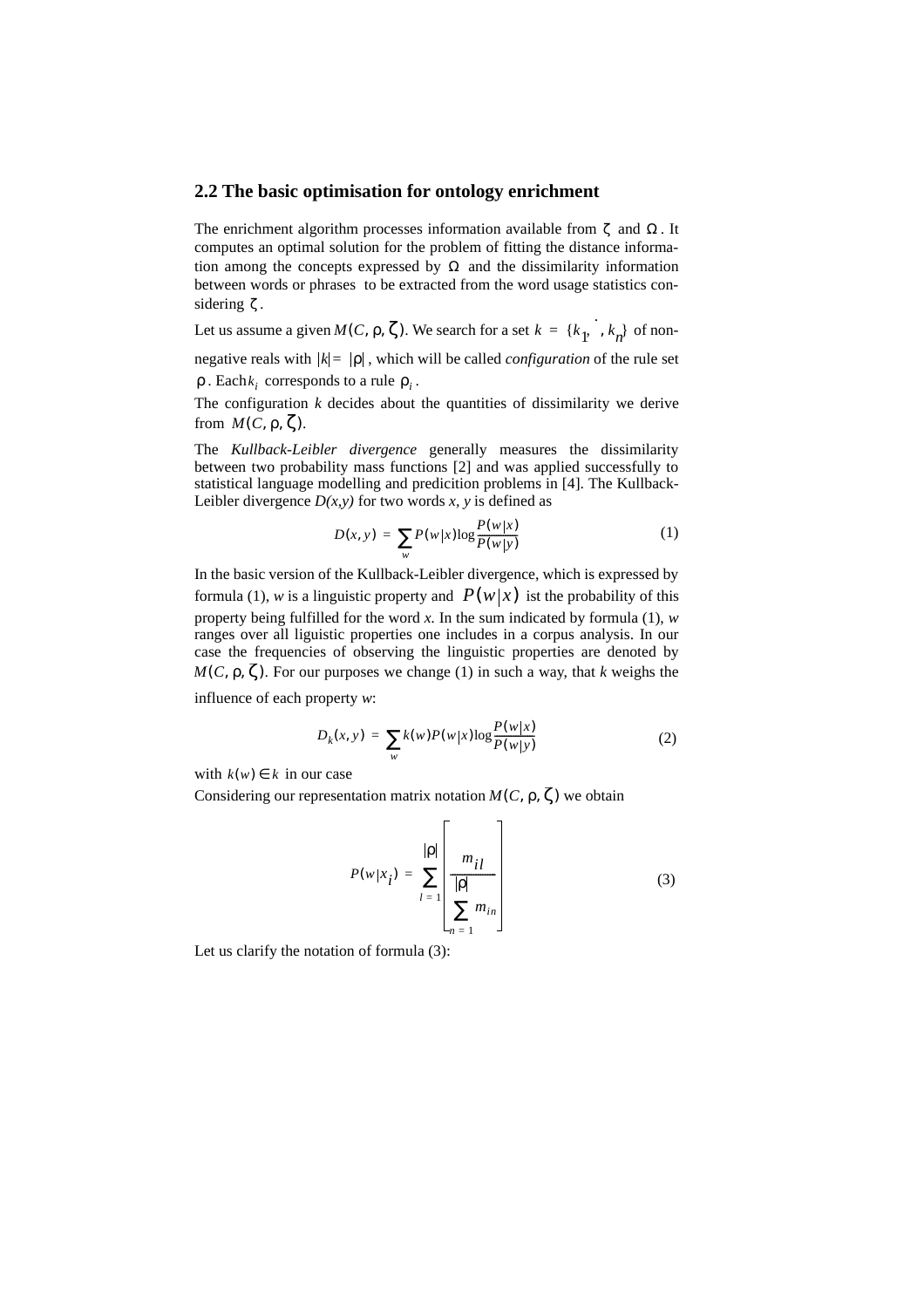$x_i$  denotes the *i*-th concept from *C*. Correspondingly in (3) the  $m_{il}$  are the

matrix entries in  $M(C, \rho, \zeta)$  in the row expressing the linguistic properties of *x*<sub>*i*</sub>. With this notation  $k(x_i) = k_i$  holds. In that sense, we will be able to determine an optimal  $k = \{k_1, \cdot, k_n\}$ .

Taking the distances from the ontology  $\Omega$  as an input, which should be approximated by the  $D_k(x, y)$  as well as possible, the question of finding an optimal configuration *k* reduces to the question:

which configuration *k* minimises the average squared error expressed by the differences

$$
(d(x, y) - D_k(x, y))^2
$$
 ?

Finally we present a formulation of this question in terms of a quadratic optimisation formula. Searching for an optimal *k* means searching for a minimum of the following fitness expression

$$
\min_{k} \sum_{i=1}^{|C|} \sum_{i=1}^{|C|} (d(x_i, x_j) - D_k(x_i, x_j))^2
$$
\n(4)

where  $k = \{k_1, \dots, k_n\}$  and  $k_l \ge 0$  for all  $k_l \in k$ . Note that we minimise over the set of all configurations, that means over all possible *k*. We now explain, which words phrases are propositions for the ontological enrichment. Once we optimised formula (4) we obtain the configuration in need to compute all the distance measures between all the concepts from  $\Omega$  and the candidates. We apply an enrichment step starting with the optimal similarity measures  $D_k(x, y)$ .

We only take into concern the  $D_k(x, y)$  with  $x \in C$  and a candidate *y*. If such a distance between a formerly known concept (i.e. its descriptor) and a candidate (i.e. a word from the corpus) formerly unknown to  $\Omega$  is lower than a predefined threshold, *y* proposition to enrich  $\Omega$ . A suitable threshold can for example be defined from the average of the distances  $d(x, y)$  where  $x \sim y$  holds for some  $\sim \in R$ .

Additionally the  $D_k(x, y)$  with  $x \in C$  and a candidate *y* carry even more information, namely an optimal placement of the candidate concepts. The candidate concepts and the concepts from  $\Omega$  can be presented together, if a candidate turns out to be a proposition. This simplifies the knowledge engineer's understanding of how the candidate concepts evolved and in which semantic area of  $\Omega$  they might belong.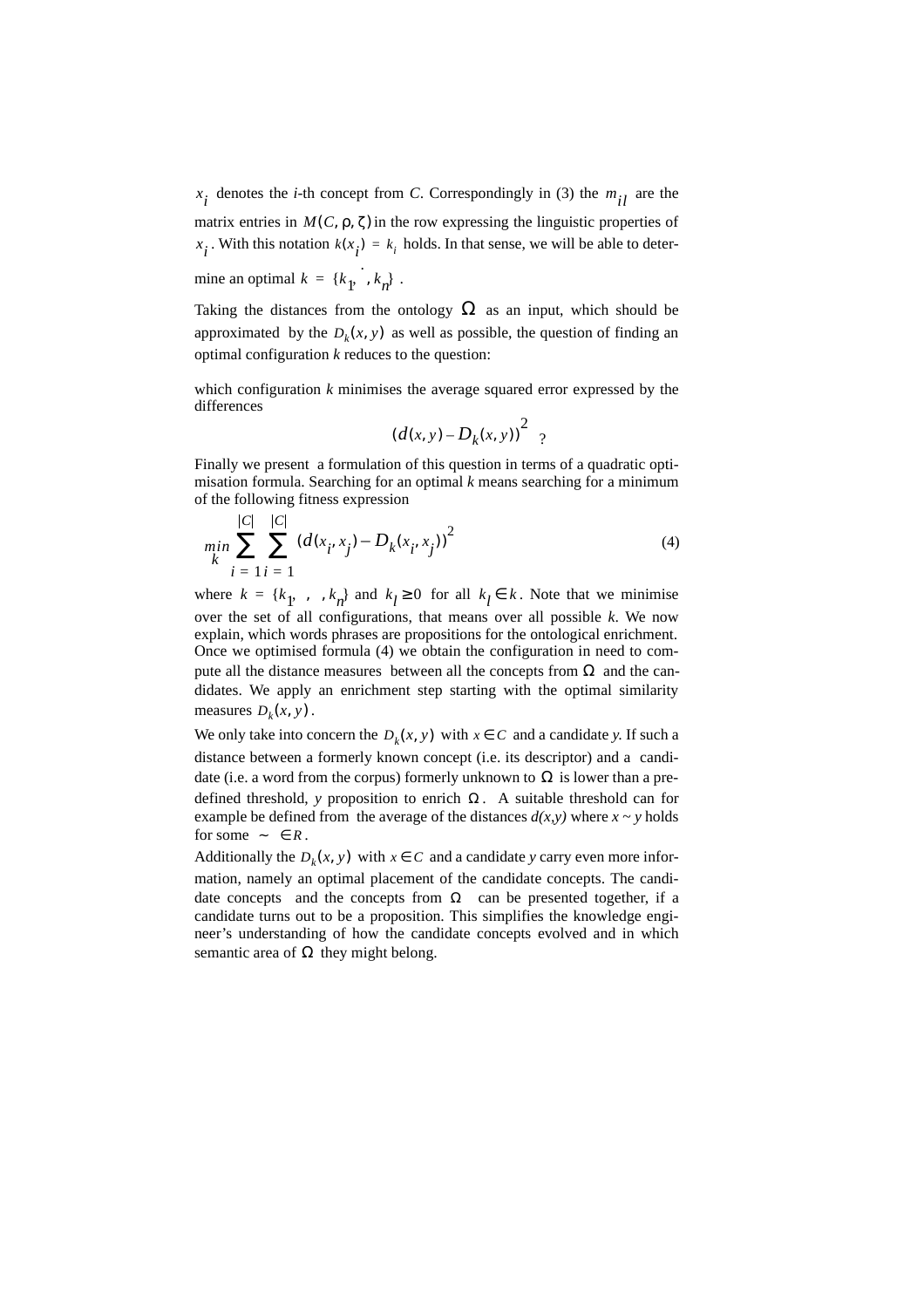### **3 Discussion of the algorithm - extending**  ρ

The application of the algorithm needs a rule set  $\rho$  as one of the parameters given. The following section focuses on a technique which systematically selects and constructs  $\rho$  We will use the fact, that - for several distance measures *d -* our experiments showed, that the optimisation (4) ended up in supressing most of the rules from  $\rho$  setting the corresponding  $k_i$  to zero.

Applying the optimisation to derive a configuration  $k$  we chose a  $\rho$  in the following way: for each concept from  $C(\Omega)$  given) we collect the collocators occuring in the same sentence at a distance of at most five words in  $\zeta$ , create a list of all these collocators and finally check for each  $c \in C$ , how often it was collocated in the same sentence, but at maximum distance of five words within  $\zeta$ .

We choose this particular  $\rho$ , as for the German language, with which we carry out our experiments. The property is a standard configuration of the German online corpus analysis tools [5] and [6].

We obtained two general observations, which characterise all of our ongoing enrichment experiments and which imply interesting further developments of the algorithm, because they point to a compression of the property set  $\rho$  while applying the algorithm. The vast majority of the  $k_i \in k$  are zero (in our first experiments about 90% of the  $k_i \in k$ ) and there are many minor influences of

nonzero  $k_i$ , if we also consider the fact, that that similarity must exceed a threshold T for a candidate concept to become a proposition.

The fact that we observe many zeros in the solution *k* is related to the sparse structure of the optimisation problem (4). But even if we cannot predict the exact structure of  $M(C, \rho, \zeta)$  beyond sparsity, the sparsity of the data belonging to candidate concepts additionally leads to properties with minor influence. Although we admit, that this observation needs a further strict systematic fundament, we use it as a working hypothesis.

Our first experiments also point to a fact, which we already expected intuitionally: if a concept becomes a proposition and its similarity was only determined by exactly one feature  $\rho_i$  from  $\rho$  (leaving  $k_j = 0$  for  $i \neq j$ ) we

detected a higher risk of bad propositions in the sense of a semantic mismatch or an overgeneral proposition.

Another complication may arise, if we extend the initial corpus while applying the algorithm. Such a strategy is useful, if we start with a small specialised corpus and a few concepts in  $\Omega$ . In that case the initial corpus may contain not enough information, consequently information must be added by including new texts in the initial corpus. Only in that sense it is true, that specialised corpora perform well in domain dependent conceptual clustering or ontology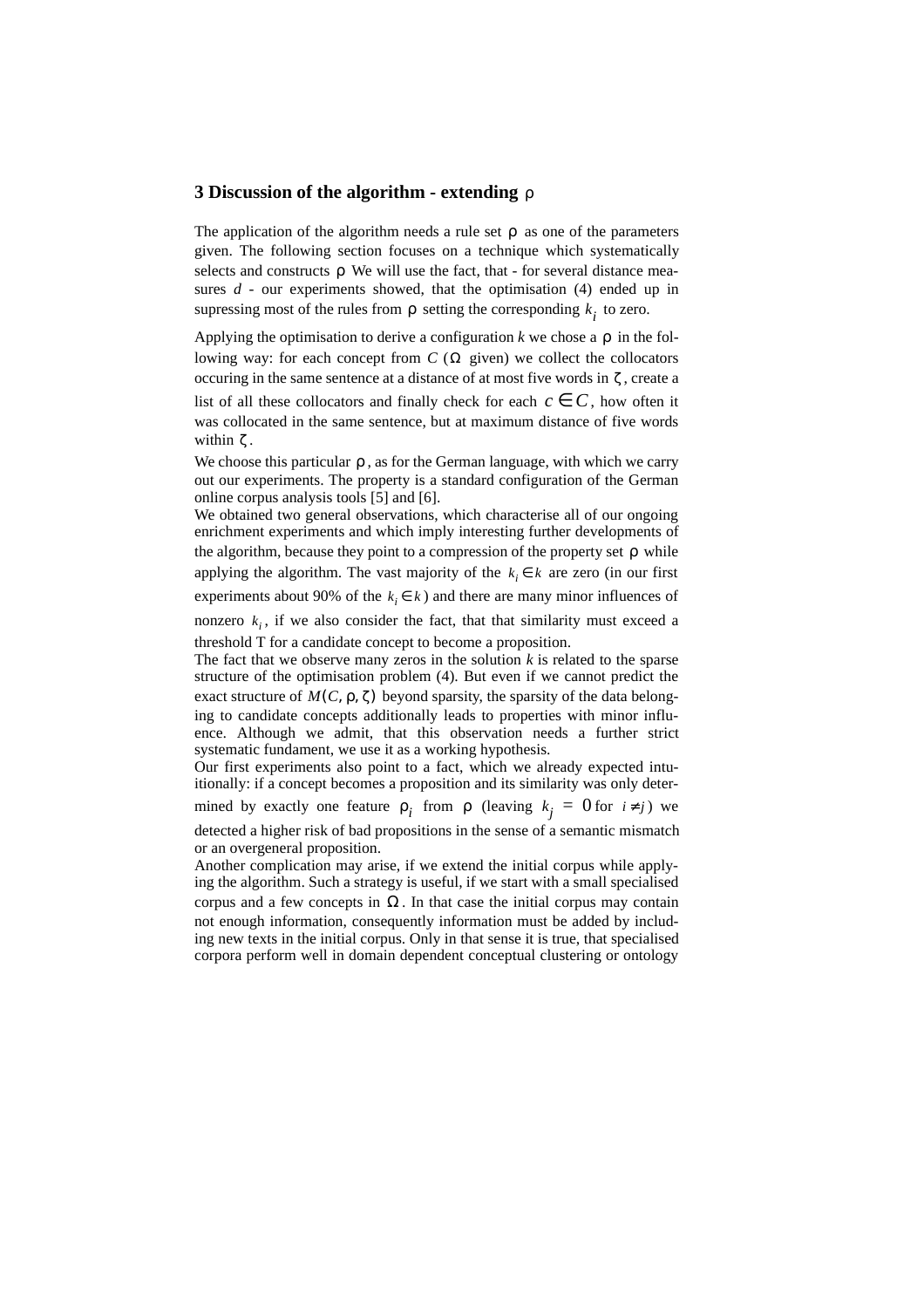enrichment problems like [7] stated. But extending a corpus goes along with introducing a fulfilment of properties, which we did not observe in the initial corpus [4], which gives a bias to our computation of important properties via the optimal configuration *k.*

For a systematic treatment of the difficulties we discussed in this section arbitrary choice of  $\rho$ , bias with propositions guided by exactly one linguistic property, bias after extending corpus - we give a prospect on a stepwise application of the algorithm: after applying the algorithm once we make up a new

property set  $\tilde{\rho}$  keeping the properties, which turned out to be influential, and adding new properties.

An example for new properties is a larger context, in which a collocation may occur. As long our data remain sparse, several extensions of the linguistic property set can result in a rich representation making the selection of our the

modified  $\tilde{\rho}$  less arbitrary. In the special case of word-cooccurence in contexts

the extension of  $\rho$  by a stepwise application of the enrichment algorithm becomes systematic, if we start with narrow contexts (as the distance of five words we used in the first experiments) and broaden the contexts monotonically in every step.

#### **4 Related work**

Similarity between words is a topic from the theory of word clustering algorithms and requires statistical information about the contexts, in which the words are used. Many approaches test and count collocation features of the words in large text corpora, such that a word is represented by a large vector, which has entries communicating, how often a collocation feature was fulfilled in the corpus. The vectors are sparse [8].

The notion of similarity definitions by vector representations normally does not weight every single dimension of the vectors. In the paper we stated that this is possible by a soft method using the information already defined in the given ontology. The method is soft in the sense, that semantic information from an ontology is quantified and thereafter guides the selection of relevant linguistic properties.

The influence of the ontological structure on the word (-vector) similarities results in an optimisation problem, which gives an answer to the question which dimension in the word (-vector) representation is influential for the similarity computation.

Automatic thesaurus and ontology construction dates back from the 1970s [9]. Our approach is a further development of methods, which try to construct the whole ontology. The soft method of introducing heuristics for the ontological information given can only be applied, if we enrich an existing ontology instead of fully constructing the ontology. Besides the question about the heuristics guiding the optimisation procedures described above, a number of other interesting questions arises along with the approach. Among them are the fol